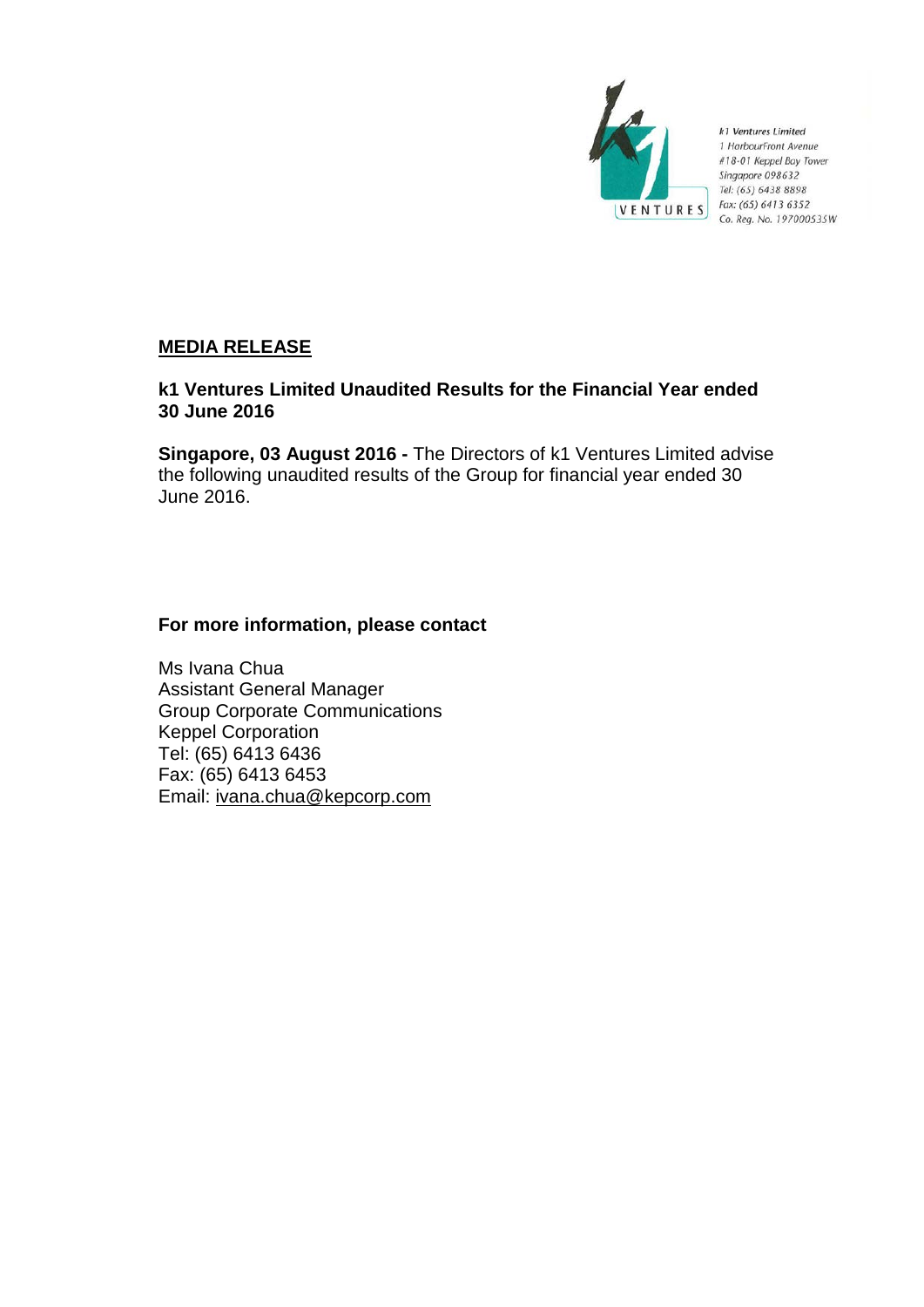# **K1 VENTURES LIMITED**

Co. Reg. No. 197000535W (Incorporated in the Republic of Singapore)

# **FULL YEAR 2016 FINANCIAL STATEMENTS**

# **TABLE OF CONTENTS**

| <b>Paragraph</b> | <b>Description</b>                                                                                                                                                             | Page     |
|------------------|--------------------------------------------------------------------------------------------------------------------------------------------------------------------------------|----------|
|                  | <b>FINANCIAL STATEMENTS</b>                                                                                                                                                    | $1 - 14$ |
| 1                | <b>GROUP PROFIT AND LOSS ACCOUNT</b>                                                                                                                                           | 1        |
| 2                | CONSOLIDATED STATEMENT OF COMPREHENSIVE INCOME                                                                                                                                 | 4        |
| 3                | <b>BALANCE SHEETS</b>                                                                                                                                                          | 5        |
| 4                | STATEMENTS OF CHANGES IN EQUITY                                                                                                                                                | 7        |
| 5                | CONSOLIDATED STATEMENT OF CASH FLOWS                                                                                                                                           | 9        |
| 6                | <b>AUDIT</b>                                                                                                                                                                   | 10       |
| 7                | <b>AUDITORS' REPORT</b>                                                                                                                                                        | 10       |
| 8                | <b>ACCOUNTING POLICIES</b>                                                                                                                                                     | 10       |
| 9                | CHANGES IN THE ACCOUNTING POLICIES                                                                                                                                             | 10       |
| 10               | REVIEW OF GROUP PERFORMANCE                                                                                                                                                    | 11       |
| 11               | VARIANCE FROM FORECAST STATEMENT                                                                                                                                               | 11       |
| 12               | <b>PROSPECTS</b>                                                                                                                                                               | 12       |
| 13               | <b>DIVIDEND</b>                                                                                                                                                                | 12       |
| 14               | <b>SEGMENT ANALYSIS</b>                                                                                                                                                        | 13       |
| 15               | REVIEW OF SEGMENT PERFORMANCE                                                                                                                                                  | 13       |
| 16               | <b>INTERESTED PERSON TRANSACTIONS</b>                                                                                                                                          | 14       |
| 17               | REPORT OF PERSONS OCCUPYING MANAGERIAL POSITIONS<br>WHO ARE RELATED TO A DIRECTOR, CHIEF EXECUTIVE<br>OFFICER OR SUBSTANTIAL SHAREHOLDER                                       | 14       |
| 18               | CONFIRMATION THAT THE ISSUER HAS PROCURED<br>UNDERTAKINGS FROM ALL ITS DIRECTORS AND EXECUTIVE<br>OFFICERS (IN THE FORMAT SET OUT IN APPENDIX 7.7) UNDER<br><b>RULE 720(1)</b> | 14       |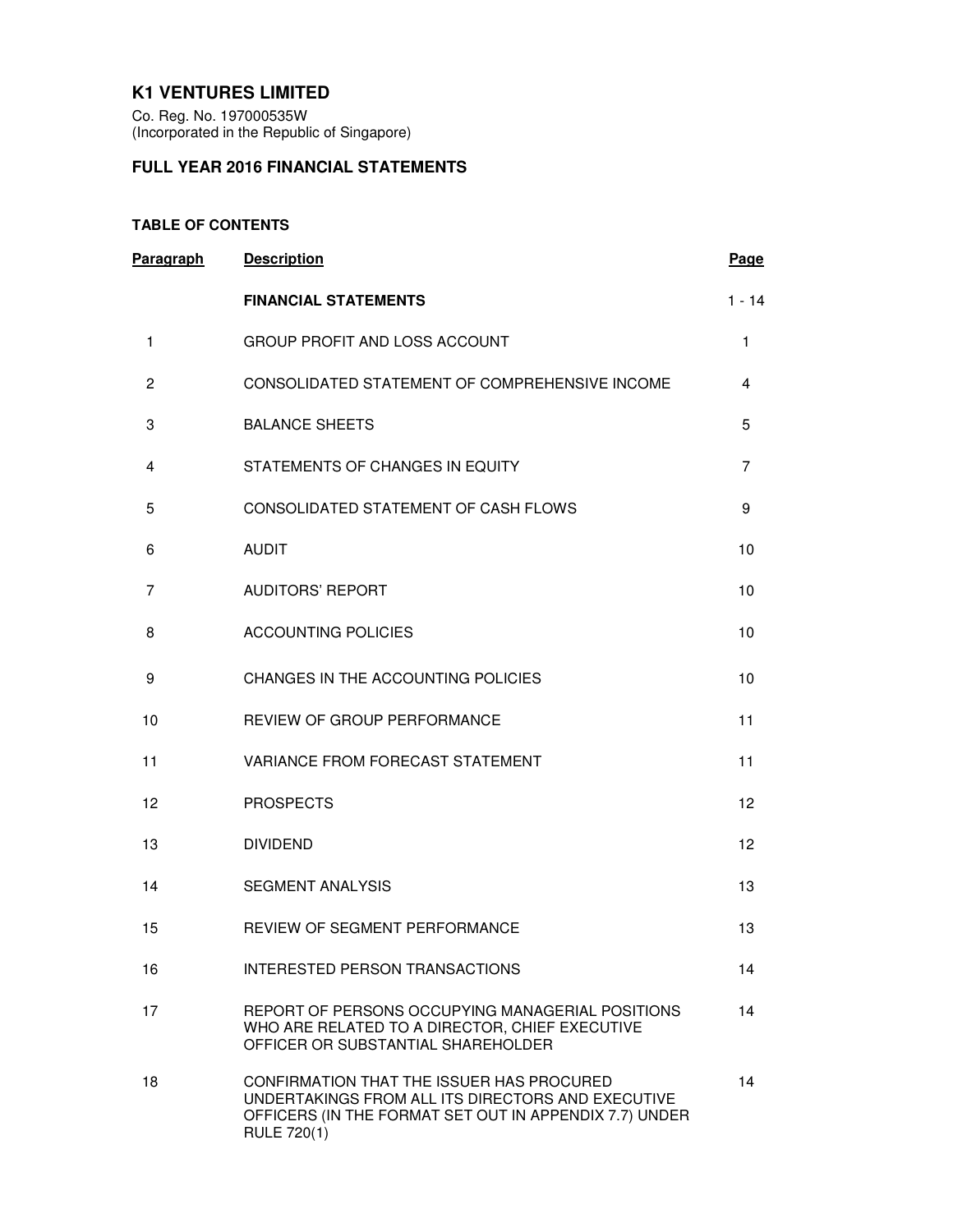# **K1 VENTURES LIMITED**

# **FULL YEAR 2016 FINANCIAL STATEMENTS**

## **UNAUDITED RESULTS FOR THE YEAR ENDED 30 JUNE 2016**

The Directors of **k1 Ventures Limited** advise the following unaudited results of the Group for the year ended 30 June 2016.

# **1. GROUP PROFIT AND LOSS ACCOUNT for the year ended 30 June 2016**

|                                                                                                                             | Note     | 1 Jul 15<br>to<br>30 Jun 16<br>\$'000 | 1 Jul 14<br>to<br>30 Jun 15<br>\$'000    | $+$ /(-) %                               |
|-----------------------------------------------------------------------------------------------------------------------------|----------|---------------------------------------|------------------------------------------|------------------------------------------|
| Revenue                                                                                                                     | 1a       | 195,081                               | 60,618                                   | 221.8                                    |
| Net carrying value of investment disposed<br>Staff costs<br>Investment impairment loss<br>Other operating (expenses)/income |          | (7,507)<br>(238)<br>(42,971)          | (18, 225)<br>(210)<br>(13, 244)<br>2,805 | (58.8)<br>13.3<br><b>NM</b><br><b>NM</b> |
| <b>Profit before tax</b><br>Taxation<br>Profit for the year                                                                 | 1b<br>1c | 144,365<br>(3,799)<br>140,566         | 31,744<br>(6,815)<br>24,929              | 354.8<br>(44.3)<br>463.9                 |
| Attributable to:<br>Shareholders of the Company                                                                             |          | 140,566                               | 24,929                                   | 463.9                                    |
| <b>EBITDA*</b>                                                                                                              |          | 144,365                               | 44,988                                   | 220.9                                    |
| Earnings per ordinary share **<br>- basic<br>- diluted                                                                      | 1d<br>1d | 32.45 cts<br>32.45 cts                | 5.76 cts<br>5.76 cts                     | 463.4<br>463.4                           |

\* EBITDA is defined as profit before tax, finance expenses, depreciation and amortization, and investment impairment loss \*\* Comparative figures for EPS have been adjusted for the share consolidation of every five existing issued ordinary shares into one ordinary share

NM - Not meaningful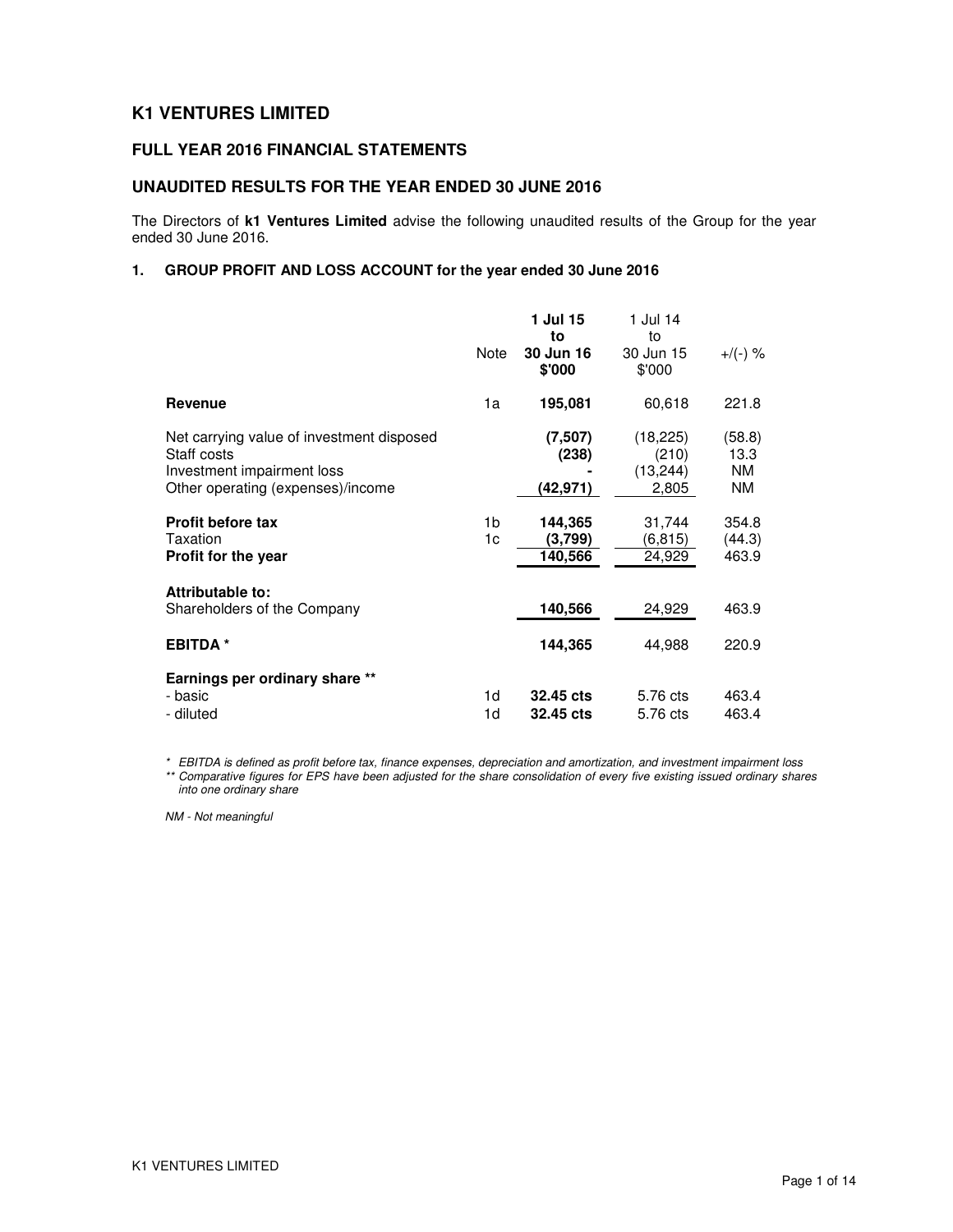## **NOTES TO GROUP PROFIT AND LOSS ACCOUNT**

1a. Breakdown of revenue

|                                   | 1 Jul 15<br>to<br>30 Jun 16<br>\$'000 | 1 Jul 14<br>to<br>30 Jun 15<br>\$'000 | $+$ /(-)<br>$\%$ |
|-----------------------------------|---------------------------------------|---------------------------------------|------------------|
| Proceeds from sale of investments | 6,865                                 | 45,584                                | (84.9)           |
| Investment income                 | 187,875                               | 14.840                                | >500.0           |
| Interest income                   | 341                                   | 194                                   | 75.8             |
|                                   | 195.081                               | 60,618                                | 221.8            |
|                                   |                                       |                                       |                  |

1b. Pre-tax profit of the Group is arrived at after crediting/(charging) the following:

| 1 Jul 15<br>to<br>30 Jun 16<br>\$'000 | 1 Jul 14<br>to<br>30 Jun 15<br>\$'000 | $+$ /(-)<br>$\frac{1}{\sqrt{2}}$ |
|---------------------------------------|---------------------------------------|----------------------------------|
| (642)                                 | 27,359                                | <b>NM</b>                        |
| -                                     | (13,244)                              | <b>NM</b>                        |
| (19.926)                              | 1,595                                 | NM.                              |
| (227)                                 | 5,446                                 | <b>NM</b>                        |
|                                       |                                       |                                  |

1c. There was no material adjustment for under or over provision of tax in respect of prior years.

## 1d. Earnings per ordinary share

|                                                                                                |           | <b>GROUP</b> |                           |
|------------------------------------------------------------------------------------------------|-----------|--------------|---------------------------|
|                                                                                                | 1 Jul 15  | 1 Jul 14     |                           |
|                                                                                                | to        | to           | $+$ /(-)<br>$\frac{0}{0}$ |
|                                                                                                | 30 Jun 16 | 30 Jun 15    |                           |
| Earnings per ordinary share of the Group based on<br>net profit attributable to shareholders:- |           |              |                           |
| Based on weighted average number of shares*                                                    | 32.45 cts | 5.76 cts     | 463.4                     |
| - Weighted average number of shares ('000)                                                     | 433,124   | 433,124      |                           |
|                                                                                                |           |              |                           |

The fully diluted earnings per ordinary share is the same as the basic earnings per ordinary share as there is no dilutive potential ordinary shares.

\* Comparative figures for EPS have been adjusted for the share consolidation of every five existing issued ordinary shares into one ordinary share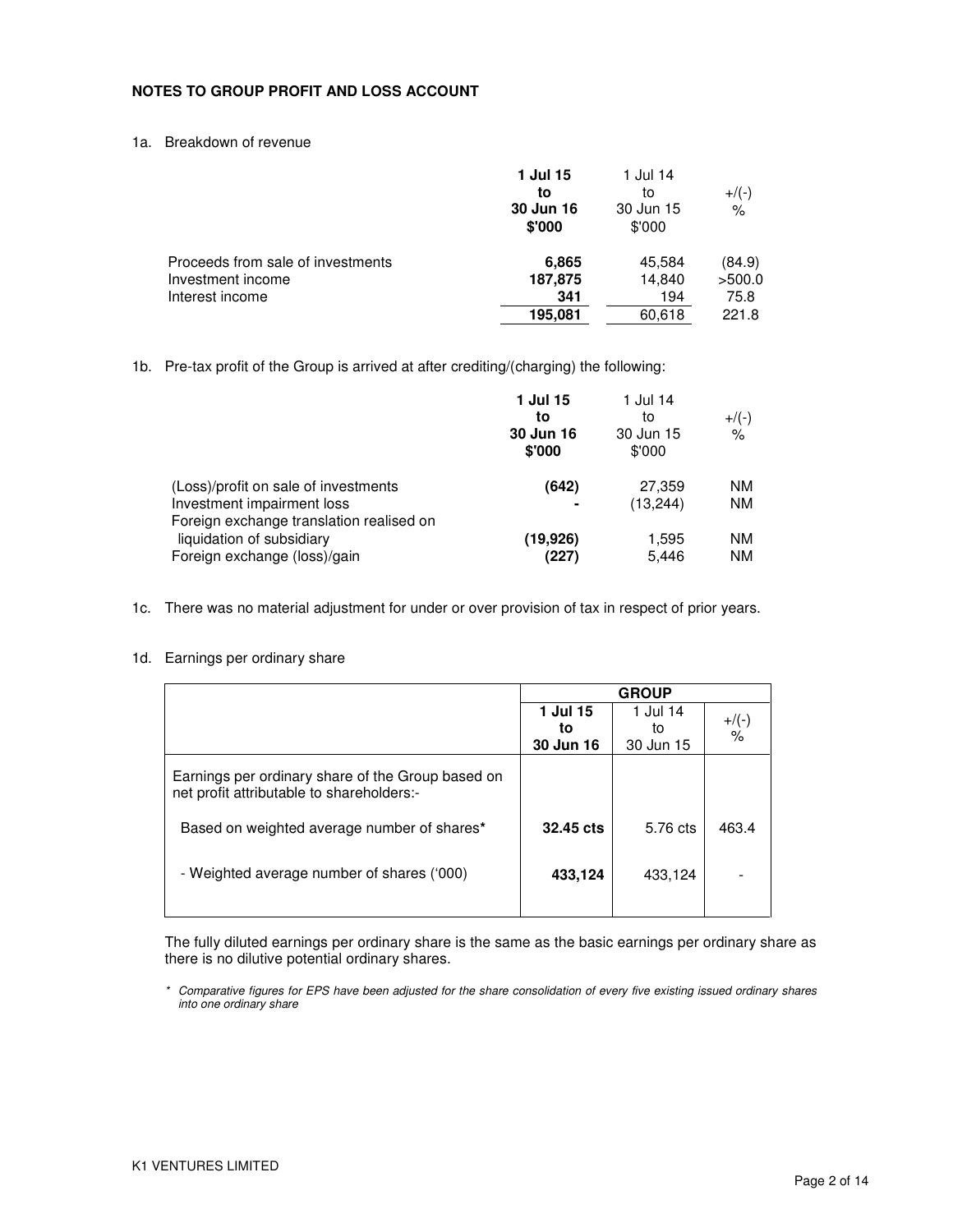# 1e. Breakdown of revenue and profit

|                                                       | <b>GROUP</b>   |                |           |
|-------------------------------------------------------|----------------|----------------|-----------|
|                                                       | 1 Jul 15<br>to | 1 Jul 14<br>to | $+$ /(-)  |
|                                                       | 30 Jun 16      | 30 Jun 15      | $\%$      |
| <b>First half</b>                                     |                |                |           |
| Revenue                                               | 102,893        | 54,412         | 89.1      |
| Profit after tax reported for first half year         | 78,859         | 33,972         | 132.1     |
| <b>Second half</b>                                    |                |                |           |
| Revenue                                               | 92,188         | 6,206          | >500.0    |
| Profit/(loss) after tax reported for second half year | 61,707         | (9,043)        | <b>NM</b> |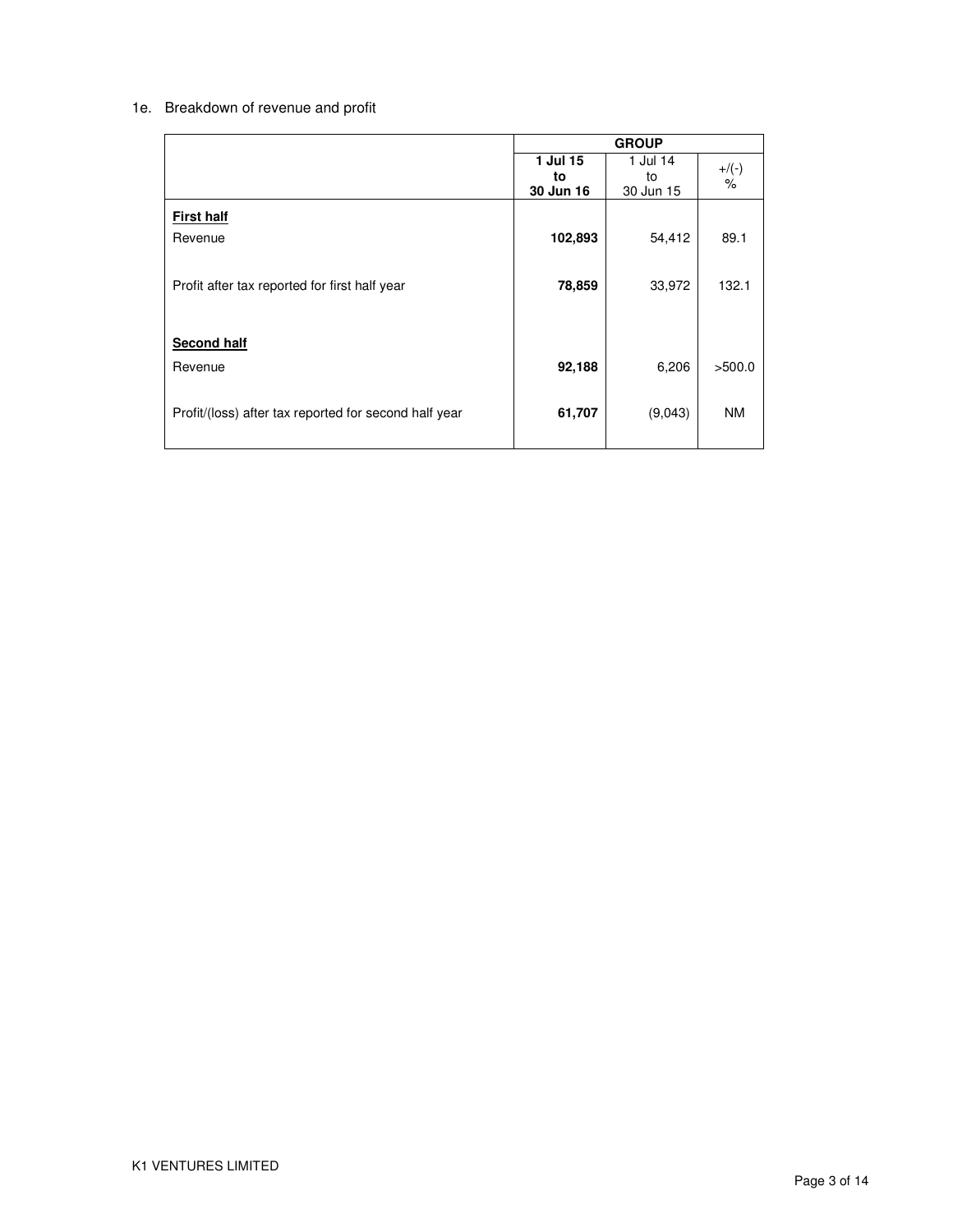# **2. CONSOLIDATED STATEMENT OF COMPREHENSIVE INCOME for the year ended 30 June 2016**

|                                                                                                      | 1 Jul 15<br>to<br>30 Jun 16<br>\$'000 | 1 Jul 14<br>to<br>30 Jun 15<br>\$'000 | $+/(-)$<br>% |
|------------------------------------------------------------------------------------------------------|---------------------------------------|---------------------------------------|--------------|
| Profit for the year                                                                                  | 140,566                               | 24,929                                | 463.9        |
| Items that may be reclassified subsequently to<br>profit & loss account:                             |                                       |                                       |              |
| Fair value changes on available-for-sale investments                                                 | (622)                                 | 762                                   | <b>NM</b>    |
| Fair value changes on available-for-sale assets<br>realised & transferred to profit and loss account | 658                                   | 7,203                                 | $-90.9$      |
| Exchange differences arising on consolidation                                                        | (687)                                 | 9,119                                 | <b>NM</b>    |
| Reclassification of currency translation reserve<br>to profit or loss on liquidation of subsidiary   | 19,926                                | (1, 595)                              | <b>NM</b>    |
| Other comprehensive income for the year                                                              | 19,275                                | 15,489                                | 24.4         |
| Total comprehensive income for the year                                                              | 159,841                               | 40,418                                | 295.5        |
| Attributable to:                                                                                     |                                       |                                       |              |
| Shareholders of the Company                                                                          | 159,841                               | 40,418                                | 295.5        |

NM - Not meaningful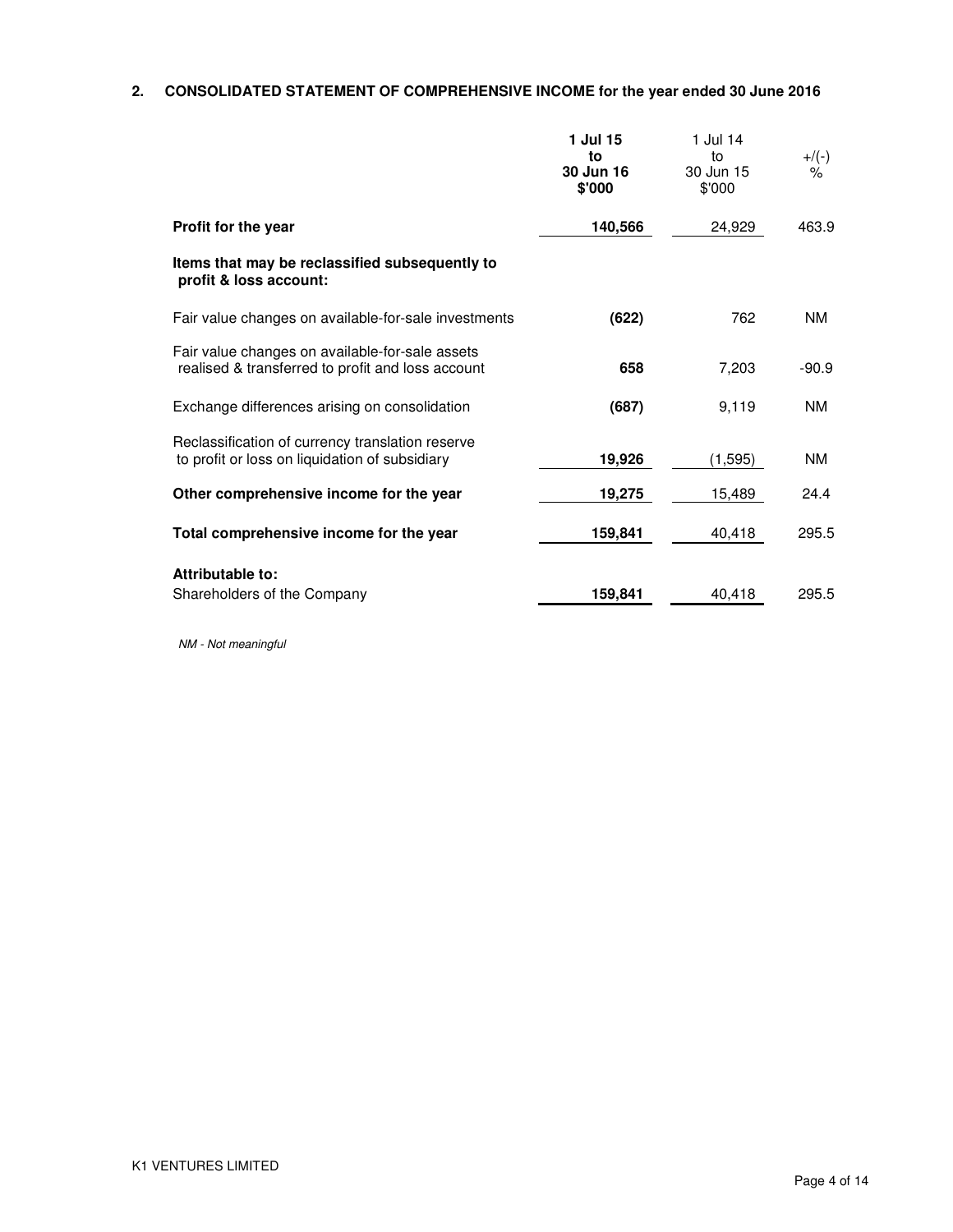## **3. BALANCE SHEETS as at 30 June 2016**

|                                               | Group     |           | $C$ ompany   |           |
|-----------------------------------------------|-----------|-----------|--------------|-----------|
|                                               | As at     | As at     | As at        | As at     |
|                                               | 30 Jun 16 | 30 Jun 15 | 30 Jun 16    | 30 Jun 15 |
|                                               | \$'000    | \$'000    | \$'000       | \$'000    |
| Share capital                                 | 163,955   | 196,439   | 163,955      | 196,439   |
| <b>Reserves</b>                               | 43,777    | 13,873    | 14,090       | 10,720    |
| Share capital & reserves                      | 207,732   | 210,312   | 178,045      | 207,159   |
|                                               |           |           |              |           |
| <b>Represented by:</b><br><b>Subsidiaries</b> |           |           | 59,594       | 90,664    |
| <b>Investments</b>                            | 146,804   | 155,111   |              |           |
| Notes receivable                              |           |           |              | 67,948    |
|                                               | 146,804   | 155,111   | 59,594       | 158,612   |
| <b>Current assets</b>                         |           |           |              |           |
| Debtors<br>Amount due from subsidiaries       | 14,211    | 14,004    | 10,991<br>28 | 11,024    |
| Notes receivable                              |           |           | 67,943       | 26        |
| Bank balances, deposits and cash              | 53,670    | 46,983    | 43,367       | 41,367    |
|                                               | 67.881    | 60,987    | 122,329      | 52,417    |
| <b>Current liabilities</b>                    |           |           |              |           |
| Creditors                                     | 1,561     | 573       | 578          | 570       |
| Provision for taxation                        | 3,300     | 3,300     | 3,300        | 3,300     |
|                                               | 4,861     | 3,873     | 3,878        | 3,870     |
| <b>Net current assets</b>                     | 63,020    | 57,114    | 118,451      | 48,547    |
| <b>Non-current liabilities</b>                |           |           |              |           |
| Deferred taxation                             | 2,092     | 1,913     |              |           |
|                                               | 2,092     | 1,913     |              |           |
| <b>Net assets</b>                             | 207,732   | 210,312   | 178,045      | 207,159   |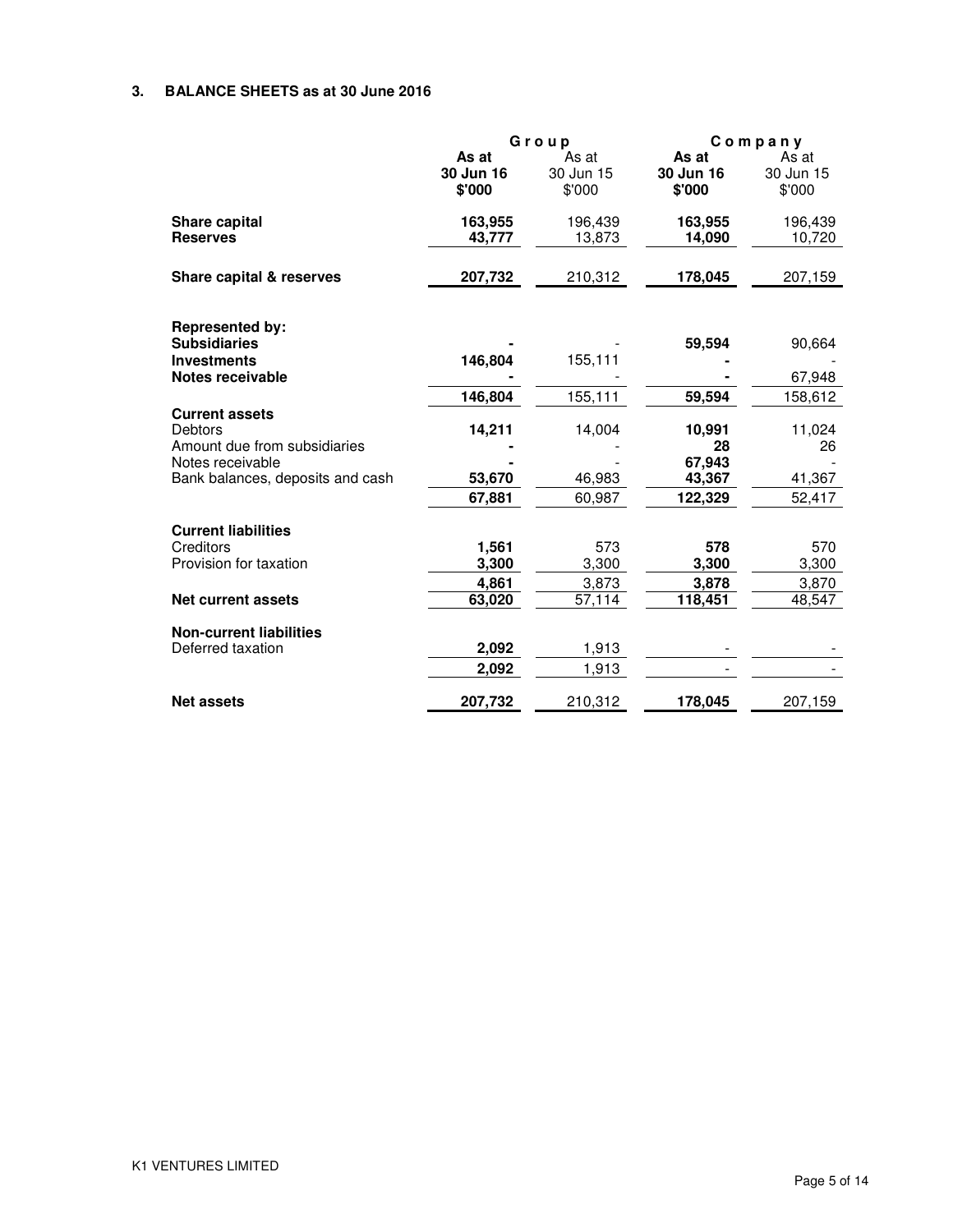### **NOTES TO BALANCE SHEETS**

#### 3a. Group's borrowings and debt securities

As at 30 June 2016, the Group did not have any borrowing (30 June 2015: Nil).

#### 3b. Net asset value

|                                                  | <b>GROUP</b> |           |           | <b>COMPANY</b> |           |           |  |
|--------------------------------------------------|--------------|-----------|-----------|----------------|-----------|-----------|--|
|                                                  | As at        | As at     |           | As at          | As at     |           |  |
|                                                  | 30 Jun 16    | 30 Jun 15 | $+/(-)$ % | 30 Jun 16      | 30 Jun 15 | $+/(-)$ % |  |
|                                                  |              |           |           |                |           |           |  |
| Net asset value<br>per ordinary share #          | \$0.48       | \$0.49    | (2.0)     | \$0.41         | \$0.48    | (14.6)    |  |
| Net tangible asset value<br>per ordinary share # | \$0.48       | \$0.49    | (2.0)     | \$0.41         | \$0.48    | (14.6)    |  |

# Based on issued share capital of 433,123,585 ordinary shares as at the end of the financial year (30 June 2015: 433,123,585). The comparative figures for net asset value per ordinary share and net tangible asset per ordinary share have been adjusted for the share consolidation.

#### 3c. Balance sheet review

Group shareholders' funds decreased from \$210.3 million at 30 June 2015 to \$207.7 million at 30 June 2016. The decrease was attributable to capital and dividend distributions paid to shareholders of \$162.4 million partly offset by comprehensive income for the year of \$159.8 million. Comprehensive income for the year was driven by Group net profit, as a result of investment income from Knowledge Universe Holdings LLC ("KUH") pertaining to the receipt of cash distributions of approximately \$174.9 million.

Group total assets decreased from \$216.1 million at 30 June 2015 to \$214.7 million at 30 June 2016 due mainly to a decrease in investments driven by the sale of the Group's investment in K12, Inc ("K12"). Group cash increased by approximately \$6.7 million driven by distributions received from KUH, offset in part by distributions paid to shareholders.

Group total liabilities increased from \$5.8 million at 30 June 2015 to \$7.0 million at 30 June 2016, as a result of an increase in creditors.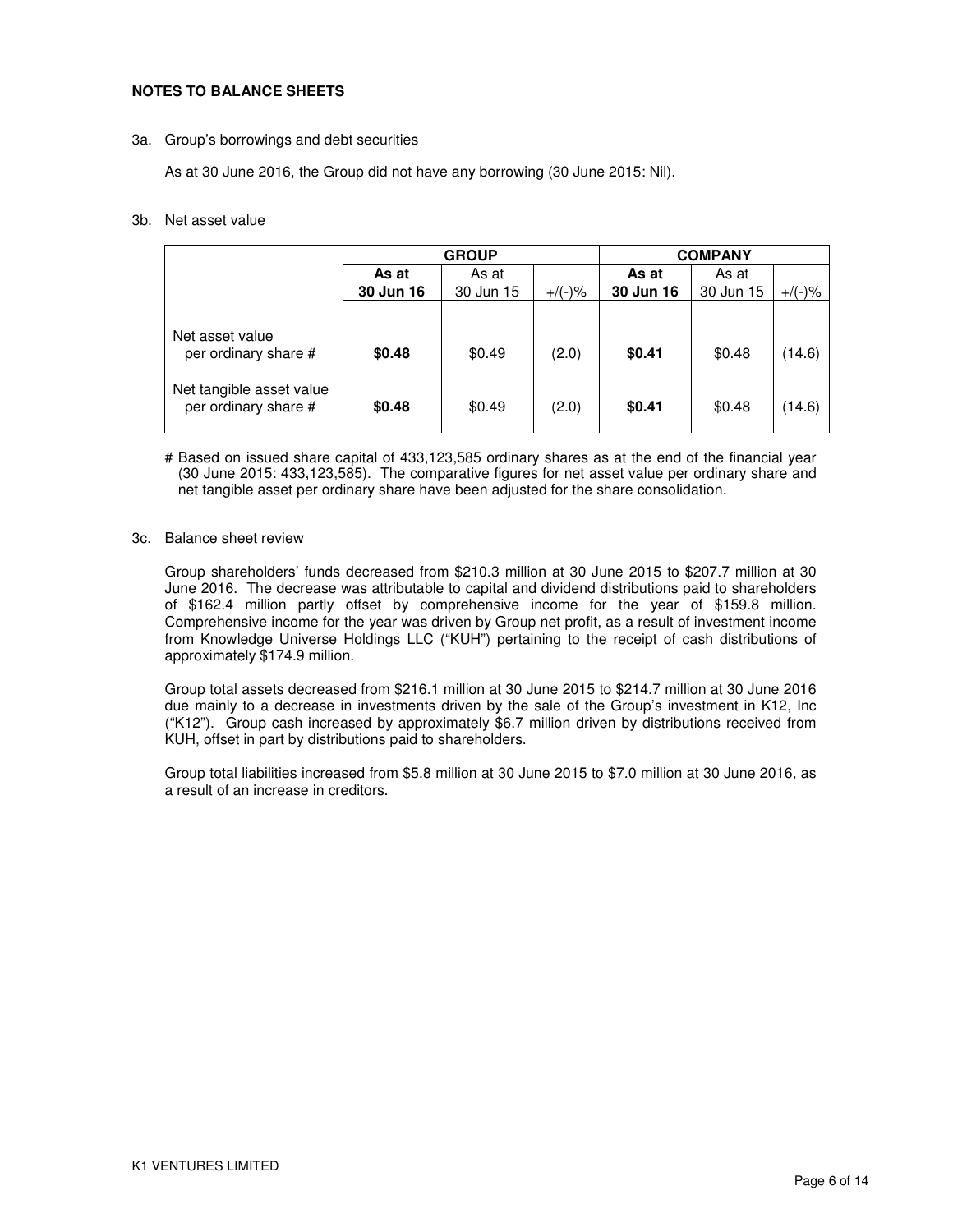# **4. STATEMENTS OF CHANGES IN EQUITY for the year ended 30 June 2016**

# 4a. Statement of Changes in Equity of the Group

|                                                                                                                                    | <b>Attributable to owners of the Company</b> |                                                 |                                                                                           |                                                |                                                            |  |
|------------------------------------------------------------------------------------------------------------------------------------|----------------------------------------------|-------------------------------------------------|-------------------------------------------------------------------------------------------|------------------------------------------------|------------------------------------------------------------|--|
| 2016<br>As at 1 July 2015                                                                                                          | <b>Share</b><br>Capital<br>\$'000<br>196,439 | <b>Fair Value</b><br>Reserve<br>\$'000<br>(155) | Foreign<br><b>Exchange</b><br><b>Translation</b><br><b>Account</b><br>\$'000<br>(13, 391) | Revenue<br><b>Reserves</b><br>\$'000<br>27,419 | <b>Share</b><br>Capital &<br>Reserves<br>\$'000<br>210,312 |  |
|                                                                                                                                    |                                              |                                                 |                                                                                           |                                                |                                                            |  |
| Total comprehensive income for<br>the year<br>Profit for the year<br>Other comprehensive income*<br>Total comprehensive income for |                                              | 36                                              | 19,239                                                                                    | 140,566                                        | 140,566<br>19,275                                          |  |
| the year                                                                                                                           |                                              | 36                                              | 19,239                                                                                    | 140,566                                        | 159,841                                                    |  |
| Transactions with owners,<br>recognised directly in equity<br>Capital distribution<br>Dividends paid                               | (32, 484)                                    |                                                 |                                                                                           | (129,937)                                      | (32, 484)<br>(129,937)                                     |  |
| As at 30 June 2016                                                                                                                 | 163,955                                      | (119)                                           | 5,848                                                                                     | 38,048                                         | 207,732                                                    |  |
| 2015<br>As at 1 July 2014                                                                                                          | 196,439                                      | (8, 120)                                        | (20, 915)                                                                                 | 89,115                                         | 256,519                                                    |  |
| Total comprehensive income for<br>the year<br>Profit for the year                                                                  |                                              |                                                 |                                                                                           | 24,929                                         | 24,929                                                     |  |
| Other comprehensive income*<br>Total comprehensive income for<br>the year                                                          |                                              | 7,965<br>7,965                                  | 7,524<br>7,524                                                                            | 24,929                                         | 15,489<br>40,418                                           |  |
| Transactions with owners,<br>recognised directly in equity<br>Dividends paid                                                       |                                              |                                                 |                                                                                           | (86, 625)                                      | (86, 625)                                                  |  |
| As at 30 June 2015                                                                                                                 | 196,439                                      | (155)                                           | (13, 391)                                                                                 | 27,419                                         | 210,312                                                    |  |

\* Details of other comprehensive income have been included in the consolidated statement of comprehensive income.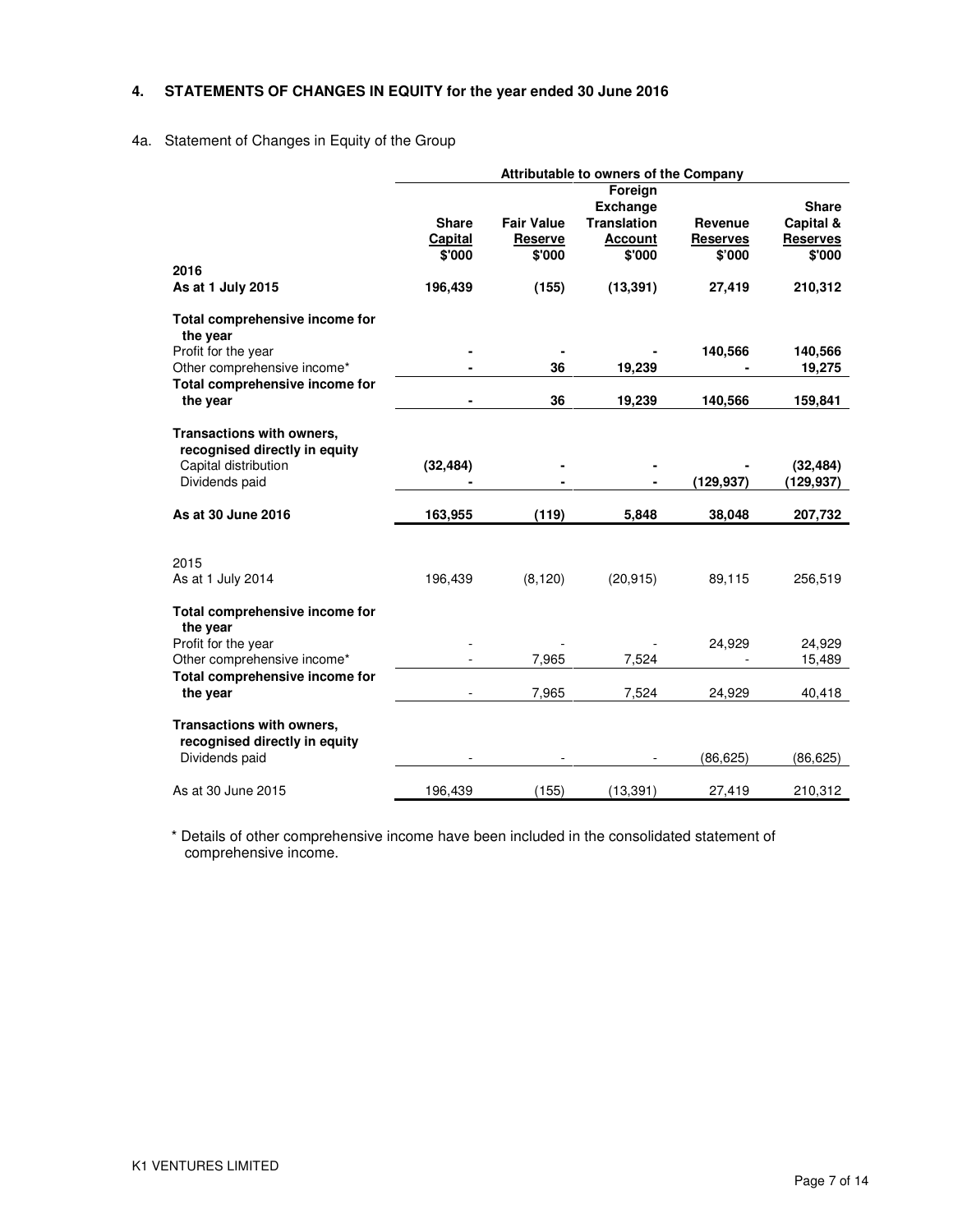### 4b. Statement of Changes in Equity of the Company

|                                                                                                                                         | <b>Share</b><br>Capital<br>\$'000 | <b>Fair Value</b><br><b>Reserve</b><br>\$'000 | Revenue<br><b>Reserves</b><br>\$'000 | Total<br>\$'000         |
|-----------------------------------------------------------------------------------------------------------------------------------------|-----------------------------------|-----------------------------------------------|--------------------------------------|-------------------------|
| 2016<br>As at 1 July 2015                                                                                                               | 196,439                           |                                               | 10,720                               | 207,159                 |
| Total comprehensive income for the year<br>Profit for the year                                                                          |                                   |                                               | 133,307                              | 133,307                 |
| Total comprehensive income for the year                                                                                                 |                                   |                                               | 133,307                              | 133,307                 |
| Transactions with owners, recognised<br>directly in equity                                                                              |                                   |                                               |                                      |                         |
| Capital distribution<br>Dividends paid                                                                                                  | (32, 484)                         |                                               |                                      | (32, 484)               |
| As at 30 June 2016                                                                                                                      | 163,955                           |                                               | (129,937)<br>14,090                  | (129,937)<br>178,045    |
| 2015<br>As at 1 July 2014                                                                                                               | 196,439                           | (924)                                         | 6,512                                | 202,027                 |
| Total comprehensive income for the year<br>Profit for the year<br>Other comprehensive income<br>Total comprehensive income for the year |                                   | 924<br>924                                    | 90.833<br>90.833                     | 90,833<br>924<br>91.757 |
| Transactions with owners, recognised<br>directly in equity<br>Dividends paid<br>As at 30 June 2015                                      | 196.439                           |                                               | (86,625)<br>10,720                   | (86, 625)<br>207,159    |
|                                                                                                                                         |                                   |                                               |                                      |                         |

#### 4c. Share capital

Since 31 March 2016, there was no issue of ordinary shares by the Company.

As at 30 June 2016, the total number of issued shares was 433,123,585 (30 June 2015: 2,165,618,003 before share consolidation).

On 9 December 2015, the Company completed the share consolidation of every five existing issued ordinary shares into one ordinary share. This resulted in 433,123,585 consolidated shares as at 9 December 2015. The share consolidation was effected pursuant to the approval of shareholders at an Extraordinary General Meeting held on 29 October 2015.

As at 30 June 2016, there was no option (30 June 2015: nil) to take up unissued ordinary shares of the Company.

As at 30 June 2016, the Company was not holding any treasury shares (30 June 2015: nil).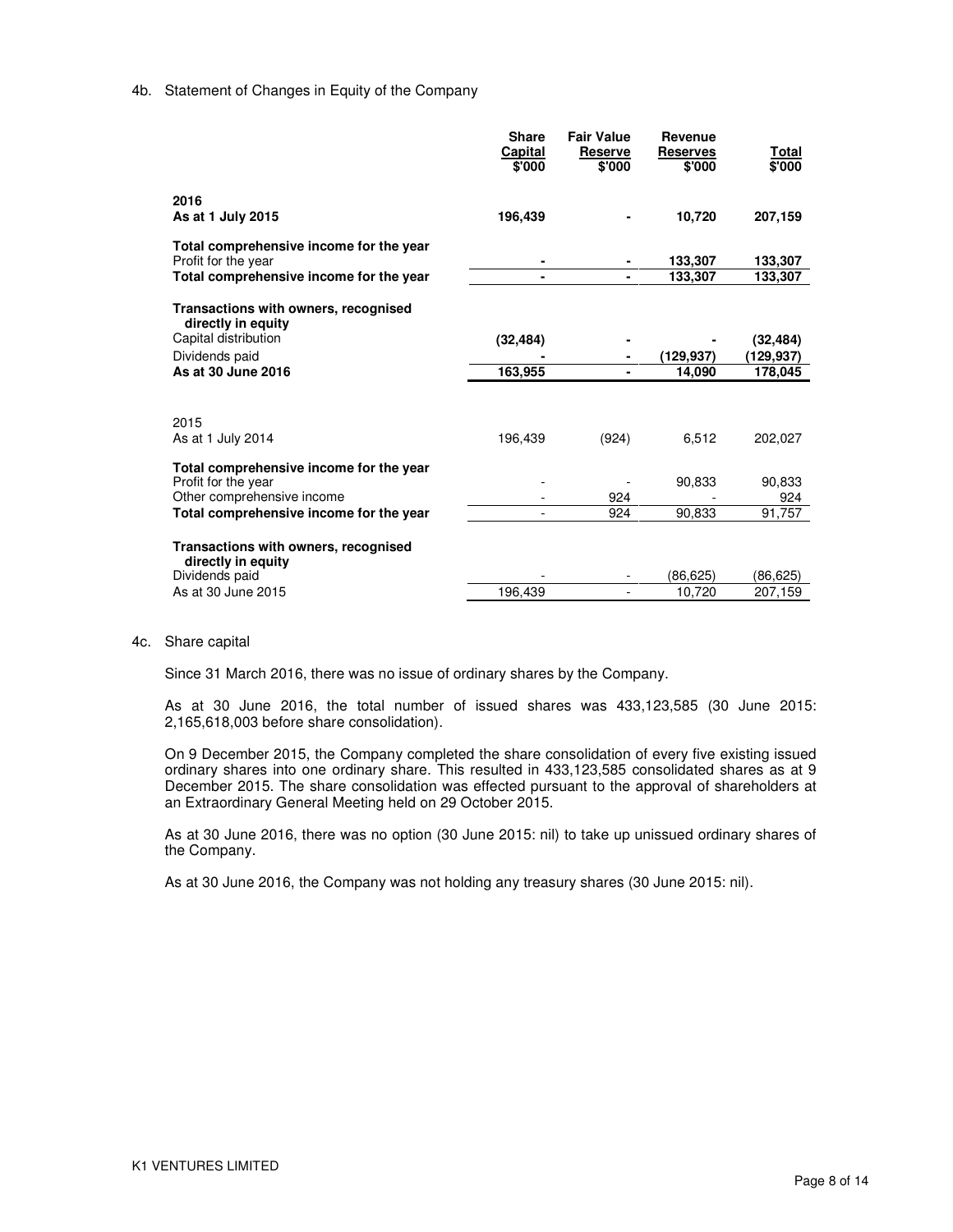# **5. CONSOLIDATED STATEMENT OF CASH FLOWS for the year ended 30 June 2016**

| <b>CASH FLOWS FROM OPERATING ACTIVITIES</b>                        | Note           | 1 Jul 15<br>to<br>30 Jun 16<br>\$'000 | 1 Jul 14<br>to<br>30 Jun 15<br>\$'000 |
|--------------------------------------------------------------------|----------------|---------------------------------------|---------------------------------------|
| Profit before tax                                                  |                | 144,365                               | 31,744                                |
| Adjustments:                                                       |                |                                       |                                       |
| Investment impairment loss                                         |                |                                       | 13,244                                |
| Amortised debt discount                                            |                | (2,715)                               | (2, 476)                              |
| Exchange loss on liquidation of subsidiary                         |                | 19,926                                |                                       |
| Loss/(profit) on sale of investments                               |                | 642                                   | (27, 359)                             |
| Unrealised foreign exchange differences                            |                | (856)                                 | (6, 488)                              |
| Cash flow from operations before changes in working capital        |                | 161,362                               | 8,665                                 |
| Working capital changes:                                           |                |                                       |                                       |
| Debtors                                                            |                | (11)                                  | (1,264)                               |
| Creditors                                                          |                | 988                                   | (1,045)                               |
| Cash from operations<br>Income taxes paid, net of refunds received |                | 162,339<br>(3,708)                    | 6,356<br>(3,330)                      |
|                                                                    |                |                                       |                                       |
| Net cash generated from operating activities                       |                | 158,631                               | 3,026                                 |
| <b>CASH FLOWS FROM INVESTING ACTIVITIES</b>                        |                |                                       |                                       |
| Disposal of subsidiary                                             | 5a             |                                       | 11,935                                |
| Net proceeds from disposal and capital distribution of investments |                | 10,479                                | 46,034                                |
| Net cash from investing activities                                 |                | 10,479                                | 57,969                                |
| <b>CASH FLOWS FROM FINANCING ACTIVITIES</b>                        |                |                                       |                                       |
| Capital distribution                                               |                | (32, 484)                             |                                       |
| Dividends paid to shareholders of the Company                      |                | (129,937)                             | (86, 625)                             |
| Net cash used in financing activities                              |                | (162, 421)                            | (86, 625)                             |
| Net increase/(decrease) in cash and cash equivalents               |                | 6,689                                 | (25, 630)                             |
| Cash and cash equivalents as at beginning of year                  |                | 46,983                                |                                       |
| Effects of exchange rate changes on cash and cash equivalents      |                | (2)                                   | 70,602<br>2,011                       |
| Cash and cash equivalents at end of year                           | 5 <sub>b</sub> |                                       |                                       |
|                                                                    |                | 53,670                                | 46,983                                |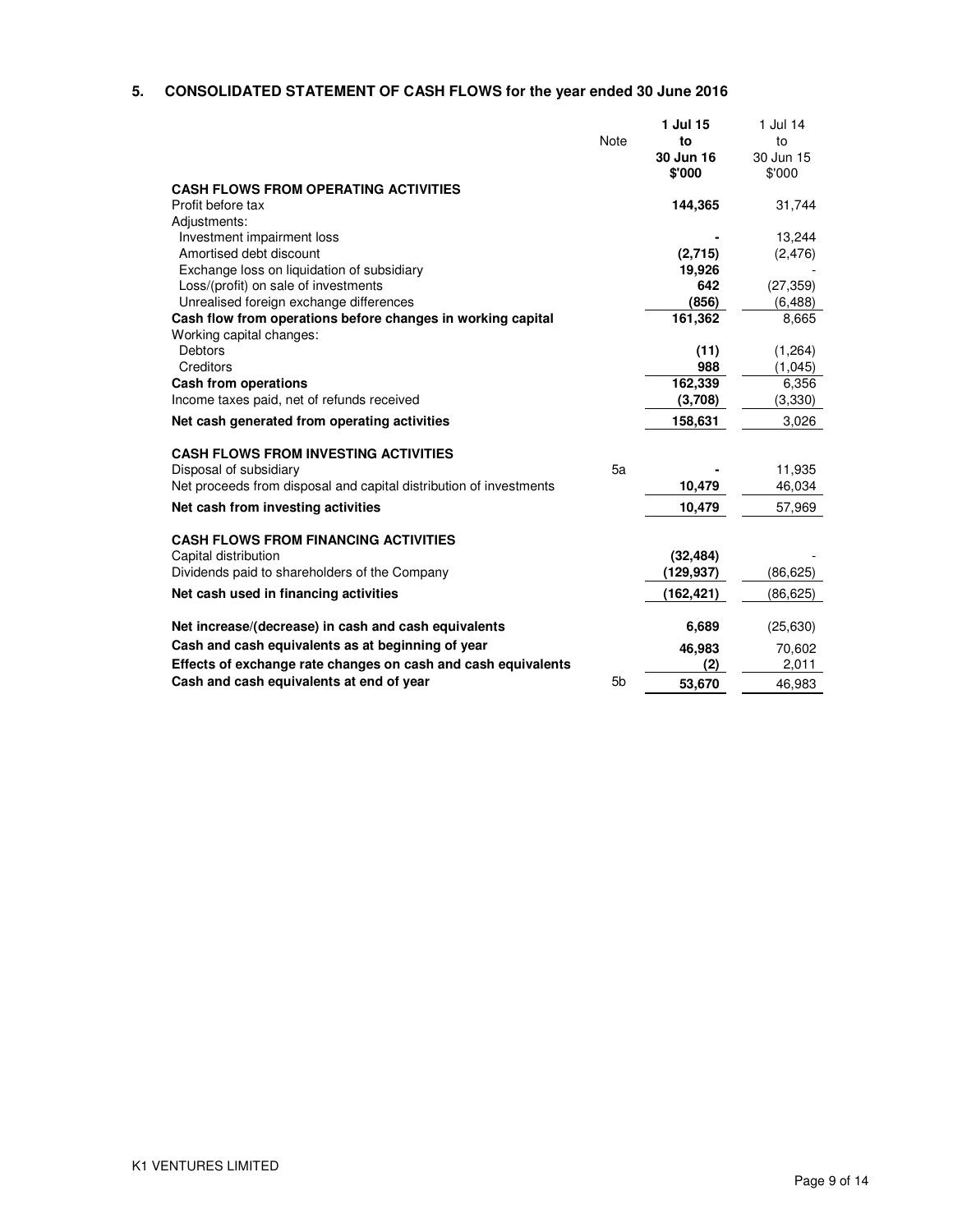## **NOTE TO CONSOLIDATED STATEMENT OF CASH FLOWS**

## 5a. Disposal of Subsidiary

This pertains to receipt of escrow receivables from the disposal of Helm in FY 2014.

### 5b. Deposits, bank balances and cash

|                                  | As at<br>30 Jun 16<br>\$'000 | As at<br>30 Jun 15<br>\$'000 |
|----------------------------------|------------------------------|------------------------------|
| Bank balances, deposits and cash | 49.055                       | 20.222                       |
| Deposits with related parties    | 4.615                        | 26,761                       |
| Cash and cash equivalents        | 53,670                       | 46,983                       |

## **6. AUDIT**

The financial statements have not been audited nor reviewed by the Company's auditors.

# **7. AUDITORS' REPORT**

Not applicable

## **8. ACCOUNTING POLICIES**

The Group has applied the same accounting policies and methods of computation in the financial statements for the current financial year compared with those of the audited financial statements as at 30 June 2015.

#### **9. CHANGES IN THE ACCOUNTING POLICIES**

The Group adopted the new/revised FRS that are relevant to the Group and effective for annual periods beginning on or after 1 July 2015. The adoption of these new and revised FRSs did not result in any substantial impact on the financial statements of the Group.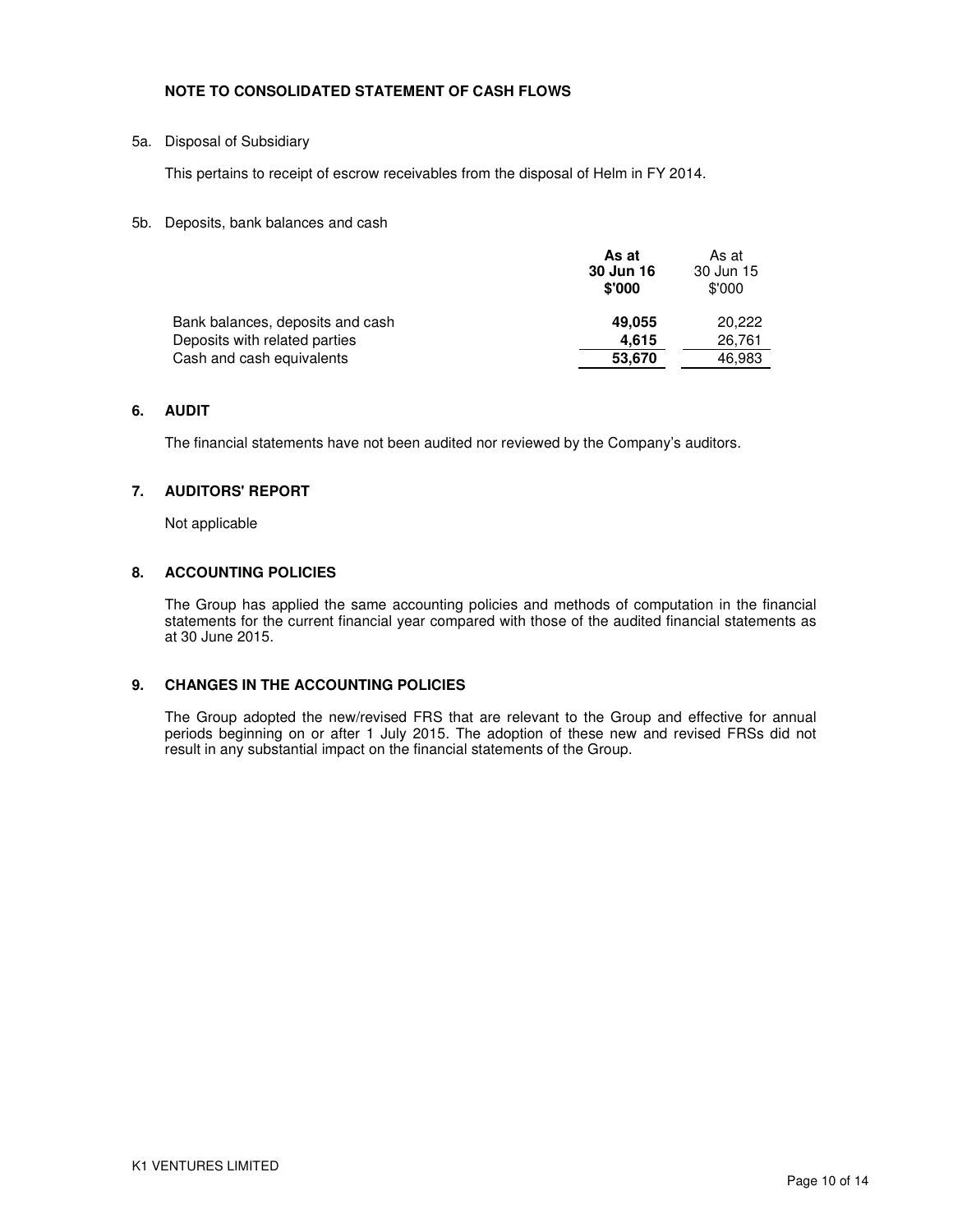## **10. REVIEW OF GROUP PERFORMANCE**

Group revenue was \$195.1 million for the year ended 30 June 2016 compared to \$60.6 million in the prior year driven by investment income from KUH of \$174.9 million attributable mainly to the receipt of a cash distributions from the sales of the US and international childcare operations.

Group profit before tax was \$144.4 million for the year ended 30 June 2016 compared to \$31.7 million in the previous year. The increase was mostly due to investment income from KUH, partly offset by an increase in other operating expenses. The increase in other operating expenses was mainly attributable to a foreign exchange loss of \$19.9 million related to the voluntary liquidation of Focus Up Holdings Limited and the Greenstreet carried interest related to the cash proceeds received from the KUH. In the previous year, the Group recorded an impairment loss of \$13.2 million related to the Group's investment in K12, a profit of \$27.4 million from the sale of China Auto and a foreign exchange gain of \$5.4 million. Group EBITDA of \$144.4 million was \$99.4 million above the prior year driven by investment income from KUH.

The decrease in Group taxation for the year was mainly due to tax arising from the sale of China Auto in the prior year. Group profit attributable to shareholders for the year ended 30 June 2016 was \$140.6 million compared to \$24.9 million in the previous year, and earnings per share was 32.45 cents.

In the opinion of the Directors, no factor has arisen between 30 June 2016 and the date of this report which would materially affect the results of the Group and the Company for the year just ended.

## **11. VARIANCE FROM FORECAST STATEMENT**

No forecast for the full year ended 30 June 2016 was previously provided.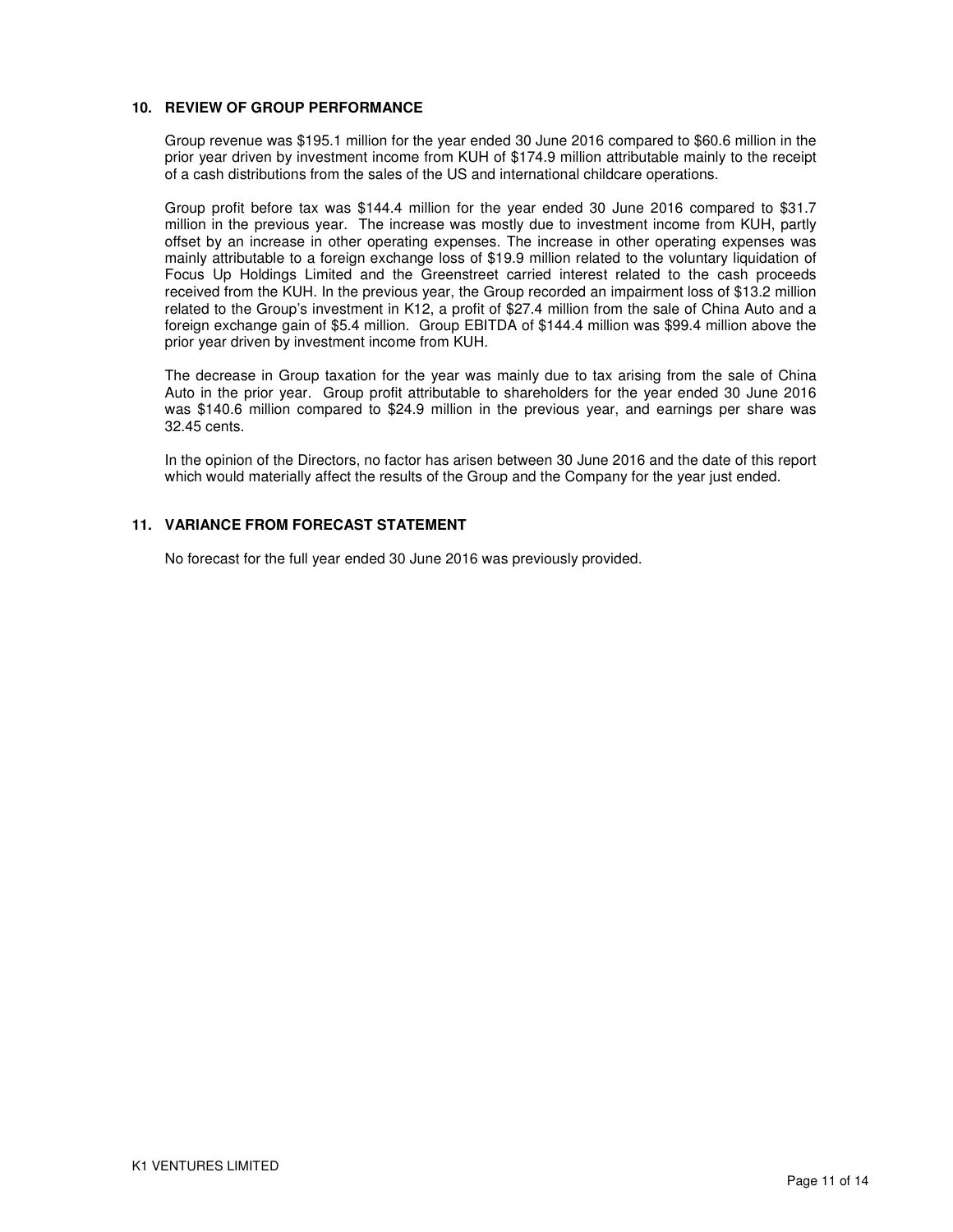## **12. PROSPECTS**

The Board has determined that the Company will not be making any new investments, but will focus its efforts on managing the current portfolio of assets and, at the appropriate time, realizing such assets. This will enable the Company to maximize value from the proceeds from any realization of assets and to return the same to shareholders as appropriate.

#### **13. DIVIDEND**

#### 13a. Current Financial Period Reported On

No final dividend has been proposed for the financial year ended 30 June 2016 (2015: nil). During the financial year ended 30 June 2016, interim dividends of 21.0 cents and 9.0 cents per share (2015: 12.5 cents and 7.5 cents, adjusted for share consolidation) had been declared and paid to shareholders on 18 February 2016 and 18 May 2016 respectively.

#### Capital Distribution

The Board of Directors is pleased to propose a capital distribution of 7.5 cents per share (June 2015: 7.5 cents, adjusted for share consolidation) out of the Company's share capital account. The capital distribution will be subject to the approval of shareholders at a meeting to be convened and made pursuant to relevant sections of the Companies Act (Chapter 50). Please refer to the SGXNet announcement uploaded on 3 August 2016 for further details.

#### 13b. Corresponding Period of the Immediately Preceding Financial Year

Any dividend declared for the corresponding period of the immediately preceding financial year? No.

#### 13c. Date Payable

To be announced later.

#### 13d. Books Closure Date

To be announced later.

## 13e. Total Annual Dividend/ Capital Distribution

|                      | 1 Jul 15<br>to<br>30 Jun 16<br>\$'000 | 1 Jul 14<br>to<br>30 Jun 15<br>\$'000 |
|----------------------|---------------------------------------|---------------------------------------|
| Interim dividend     | 129,937                               | 86,625                                |
| Capital distribution | 32,484                                | 32,484                                |
| Total                | 162,421                               | 119,109                               |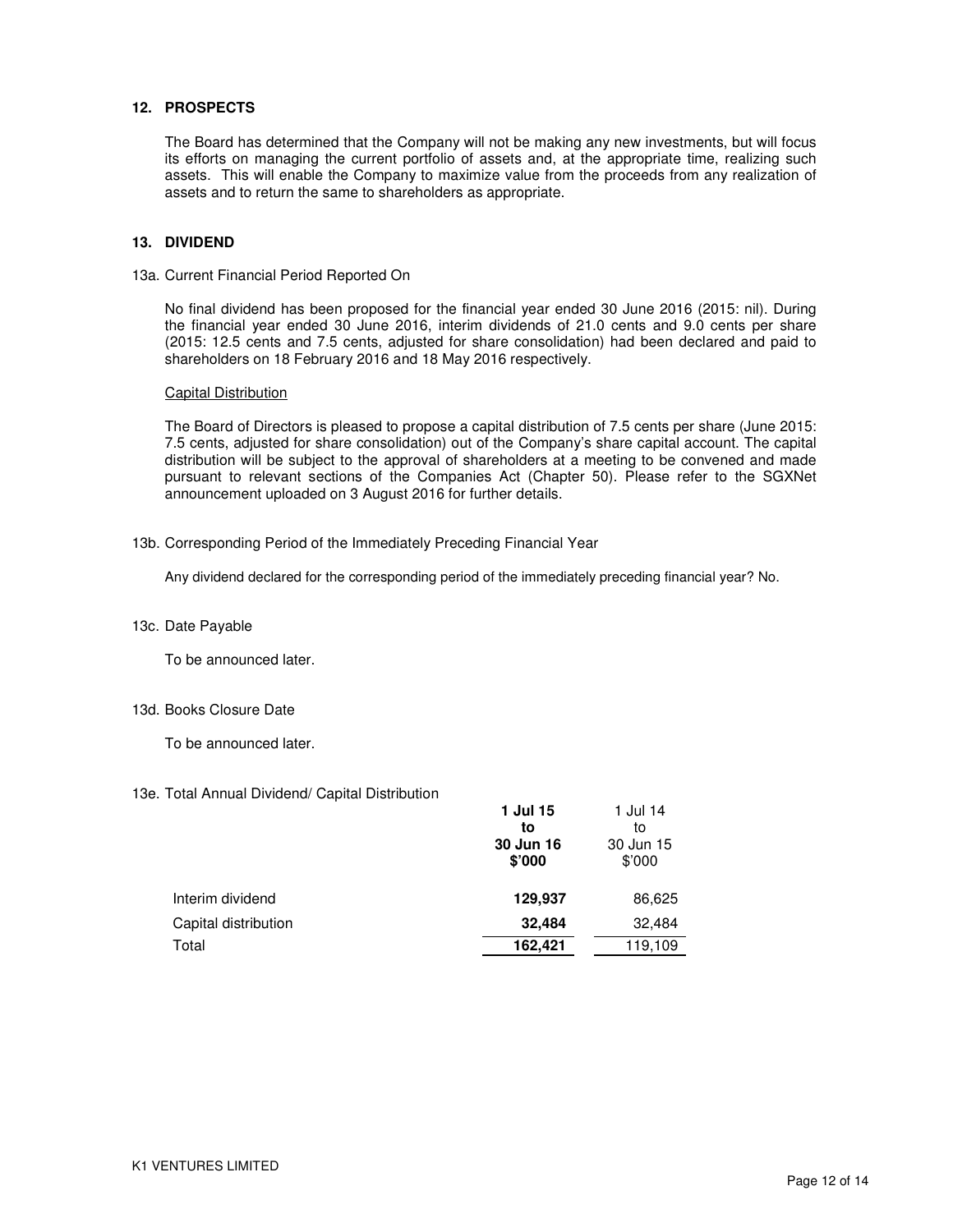### **14. SEGMENT ANALYSIS**

### **Geographical Information**

## **Financial year ended 30 June 2016**

|                    | Singapore<br>\$'000 | <u>USA</u><br>\$'000 | Others<br>\$'000 | <u>⊤otal</u><br>\$'000 |
|--------------------|---------------------|----------------------|------------------|------------------------|
| External sales     | 120                 | 194.956              | 5                | 195.081                |
| Non-current assets | $\blacksquare$      | 146.804              | ٠                | 146.804                |

# **Financial year ended 30 June 2015**

|                    | <b>Singapore</b><br>\$'000 | $USA\sqrt[3]{000}$ | Others<br>\$'000         | Total<br>\$'000 |
|--------------------|----------------------------|--------------------|--------------------------|-----------------|
| External sales     | 140                        | 11.880             | 48.598                   | 60.618          |
| Non-current assets | ٠                          | 155.111            | $\overline{\phantom{a}}$ | 155.111         |

#### Notes:

- (a) The Group has only one reportable operating segment: Investments. The Group's Investment activities consist of the Group's investments in quoted and unquoted investments.
- (b) The Group's operating segment operates in three main geographical areas. The operating activities and investment activities are predominantly in the USA. Singapore is the home country of the Company and its assets are mainly cash and cash equivalents.
- (c) For the years ended 30 June 2016 and 30 June 2015, no single external customer accounted for 10% or more of the Group's revenue.

## **15. REVIEW OF SEGMENT PERFORMANCE**

Not applicable.